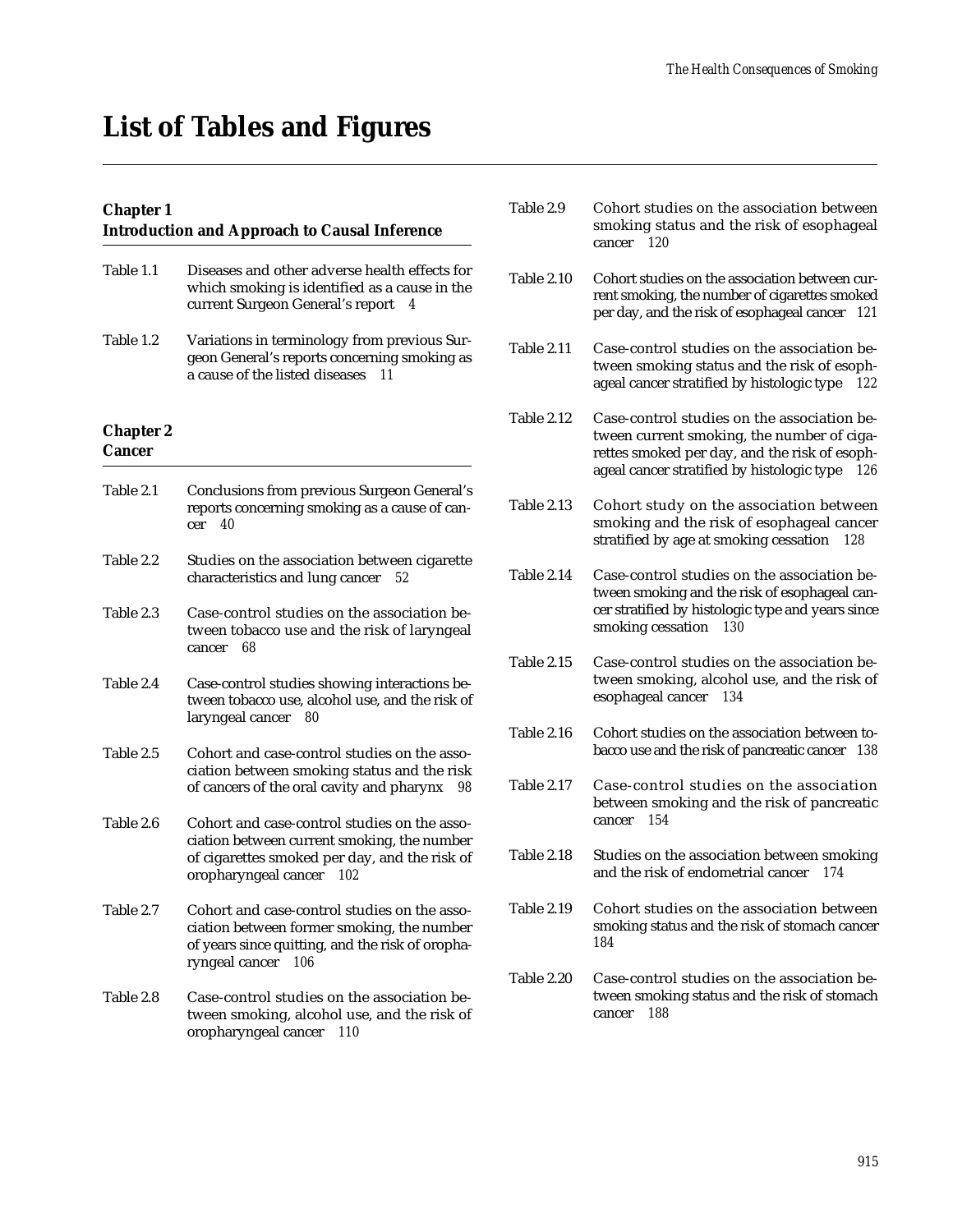- Table 2.21 Cohort studies on the association between the number of cigarettes smoked per day and the risk of stomach cancer *192*
- Table 2.22 Case-control studies on the association between the number of cigarettes smoked per day and the risk of stomach cancer *196*
- Table 2.23 Cohort studies on the association between current smoking, years of smoking, and the risk of stomach cancer *200*
- Table 2.24 Cohort and case-control studies on the association between years since quitting smoking and the risk of stomach cancer *202*
- Table 2.25 Case-control studies on the association between smoking status and the risk of stomach cancer stratified by subsite *206*
- Table 2.26 Epidemiologic studies on the association between smoking status and the risk of colorectal adenoma *216*
- Table 2.27 Cohort studies on the association between current smoking and the risk of colorectal cancer incidence or mortality *228*
- Table 2.28 Case-control studies on the association between smoking status and the risk of colorectal cancer incidence *236*
- Table 2.29 Cohort studies on the association between the duration of current smoking and the risk of colorectal cancer incidence or mortality *240*
- Table 2.30 Cohort studies on the association between the age at initiation of current smoking and the risk of colorectal cancer mortality *244*
- Table 2.31 Cohort studies on the association between the number of years since or age at smoking cessation and the risk of colorectal cancer incidence or mortality *246*
- Table 2.32 Cohort studies on the association between smoking status and behavior and the risk of prostate cancer incidence or mortality *255*
- Table 2.33 Case-control studies on the association between smoking and the risk of leukemia *258*
- Table 2.34 Cohort studies on the association between smoking and the risk of leukemia *278*
- Table 2.35 Studies on the association between smoking and the risk of liver cancer *298*
- Table 2.36 Case-control studies on the association between smoking and the risk of breast cancer that used hospital or cancer registry controls *314*
- Table 2.37 Case-control studies on the association between smoking and the risk of breast cancer that used healthy controls drawn from population sources *316*
- Table 2.38 Case-control studies on the association between smoking and the risk of breast cancer conducted among screening program participants *318*
- Table 2.39 Cohort studies on the association between smoking and the risk of breast cancer *320*
- Table 2.40 Large case-control studies on the association between smoking and the risk of breast cancer published after 1993 *322*
- Figure 2.1 Scheme linking nicotine addiction and lung cancer via tobacco smoke carcinogens and their induction of multiple mutations in critical genes *45*
- Figure 2.2 Effects of smoking cessation at various ages on the cumulative risk (%) of death from lung cancer up to age 75, at death rates for men in United Kingdom in 1990 *48*
- Figure 2.3 Sales-weighted tar and nicotine values for U.S. cigarettes as measured by machine using the Federal Trade Commission (FTC) method, 1954–1998 *50*
- Figure 2.4 Age-specific death rates from lung cancer among current cigarette smokers and never smokers, based on smoking status at enrollment in Cancer Prevention Study I (CPS-I) or Cancer Prevention Study II (CPS-II), according to attained age *58*
- Figure 2.5 Cancer of the lung and bronchus: Surveillance, Epidemiology, and End Results (SEER) incidence rates by histologic type, gender, race, and ethnicity, all ages, 1973–1996 *60*
- Figure 2.6 Stomach cancer death rates stratified by gender and per capita number of cigarettes smoked in the United States, 1930–1994 *179*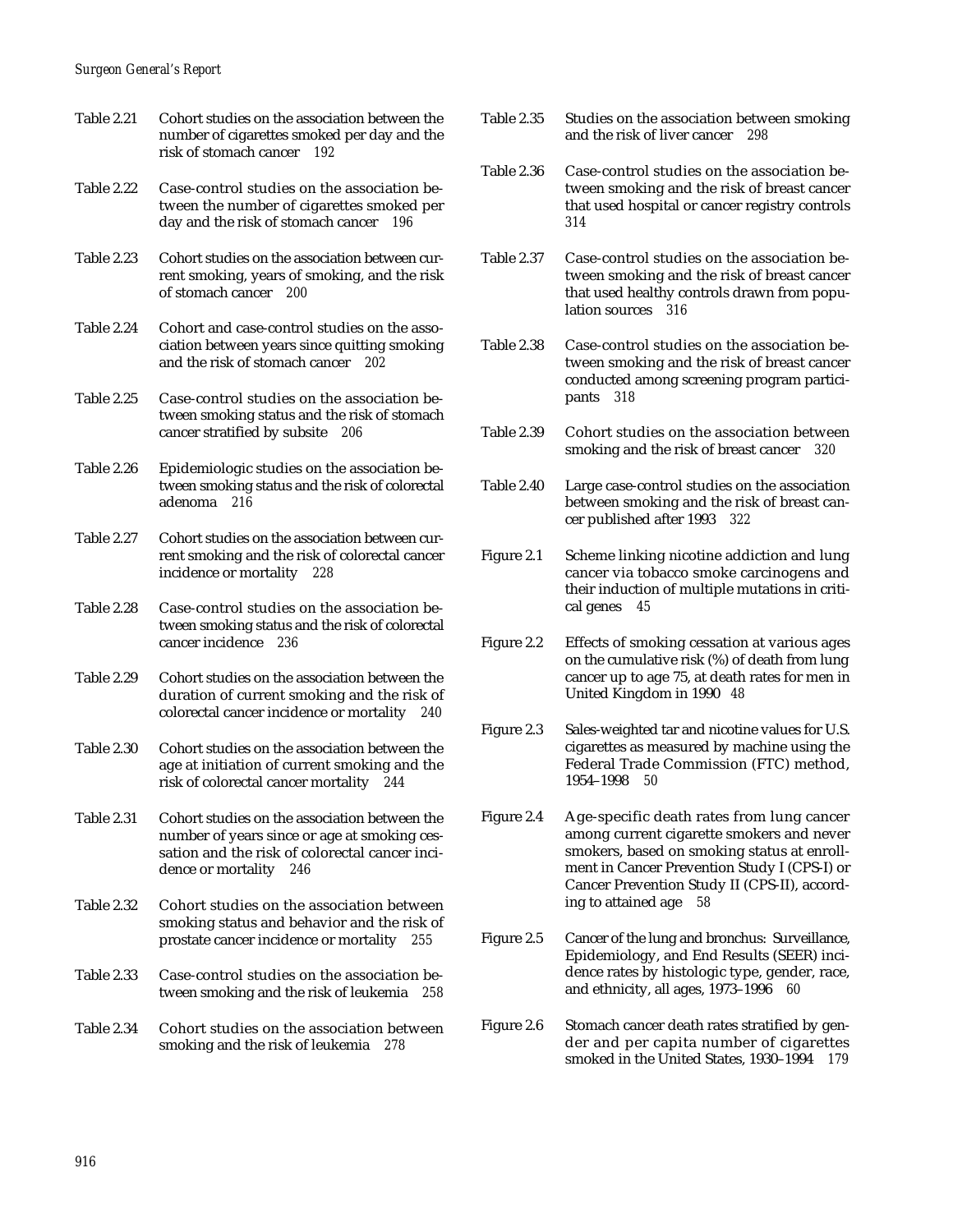Figure 2.7 Results on tobacco consumption and breast cancer in women who reported drinking no alcohol *313* 

### **Chapter 3 Cardiovascular Diseases**

| Table 3.1        | Basic pathogenic mechanisms in atherogenesis<br>365                                                                                                       |
|------------------|-----------------------------------------------------------------------------------------------------------------------------------------------------------|
| Table 3.2        | Markers of subclinical atherosclerosis used in<br>epidemiologic studies 372                                                                               |
| Table 3.3        | Studies on the association between smoking<br>and atherosclerosis using the carotid B-mode<br>ultrasound findings 374                                     |
| Table 3.4        | Studies on the association between smoking<br>and clinical peripheral arterial disease using<br>the ankle-arm index (AAI) 380                             |
| Table 3.5        | Studies on the association between smoking<br>and the presence of subclinical cardiovascular<br>disease using brain magnetic resonance imag-<br>ing $382$ |
| Table 3.6        | Studies on the association between smoking<br>low-yield cigarettes and the risk of cardiovas-<br>cular disease (CVD) 388                                  |
| Table 3.7        | Studies on the association between smoking<br>and the risk of abdominal aortic aneurysm<br>$(AAA)$ 398                                                    |
| <b>Chapter 4</b> |                                                                                                                                                           |
|                  | <b>Respiratory Diseases</b>                                                                                                                               |

| Table 4.1 | Summary of subchronic exposure to cigarette<br>smoke on immune function in animals<br>425                                                                     |
|-----------|---------------------------------------------------------------------------------------------------------------------------------------------------------------|
| Table 4.2 | Studies on the effects of smoking on markers<br>of human immune function and host defenses.<br>derived from analyses of peripheral blood 426                  |
| Table 4.3 | Studies on the effects of smoking on markers<br>of human immune function and host defenses,<br>derived from analyses of bronchoalveolar la-<br>vage fluid 428 |
| Table 4.4 | Studies on the association between smoking<br>and the occurrence of influenza virus illness<br>and infection 429                                              |

- Table 4.5 Studies on the association between smoking and the occurrence of pneumonia and infection with pathogens that infect the lower respiratory tract *433*
- Table 4.6 Studies on the association between smoking and the occurrence of acute upper respiratory illness (URI) and lower respiratory illness (LRI), with and without identification of specific pathogens *438*
- Table 4.7 Studies on the association between smoking and the occurrence of acute respiratory infections in persons with human immunodeficiency virus (HIV) infection *445*
- Table 4.8 Estimates of attributable risk fractions for smoking and acute respiratory illness (ARI) in persons without chronic obstructive pulmonary disease *448*
- Table 4.9 Studies on the association between smoking and the risk of acute respiratory illness (ARI)— Results from the Tecumseh Study *450*
- Table 4.10 Studies on the association between smoking, chronic obstructive pulmonary disease, and the risk of acute respiratory illness (ARI)— Results from the Tecumseh Study *454*
- Table 4.11 Studies on the efficacy of antibiotic treatment in acute exacerbations of chronic obstructive pulmonary disease *456*
- Table 4.12 Studies on the efficacy of antibiotic preventive treatment of persons with chronic obstructive pulmonary disease *458*
- Table 4.13 Conclusions from previous Surgeon General's reports concerning smoking as a cause of chronic respiratory diseases *464*
- Table 4.14 Studies on the association between maternal smoking during pregnancy and infant lung function *470*
- Table 4.15 Studies on the association between smoking and rates of forced expiratory volume in one second (FEV<sub>1</sub>) decline 476
- Table 4.16 Longitudinal studies on the association between smoking and adult asthma *492*
- Table 4.17 Cross-sectional studies on the association between smoking and adult asthma *494*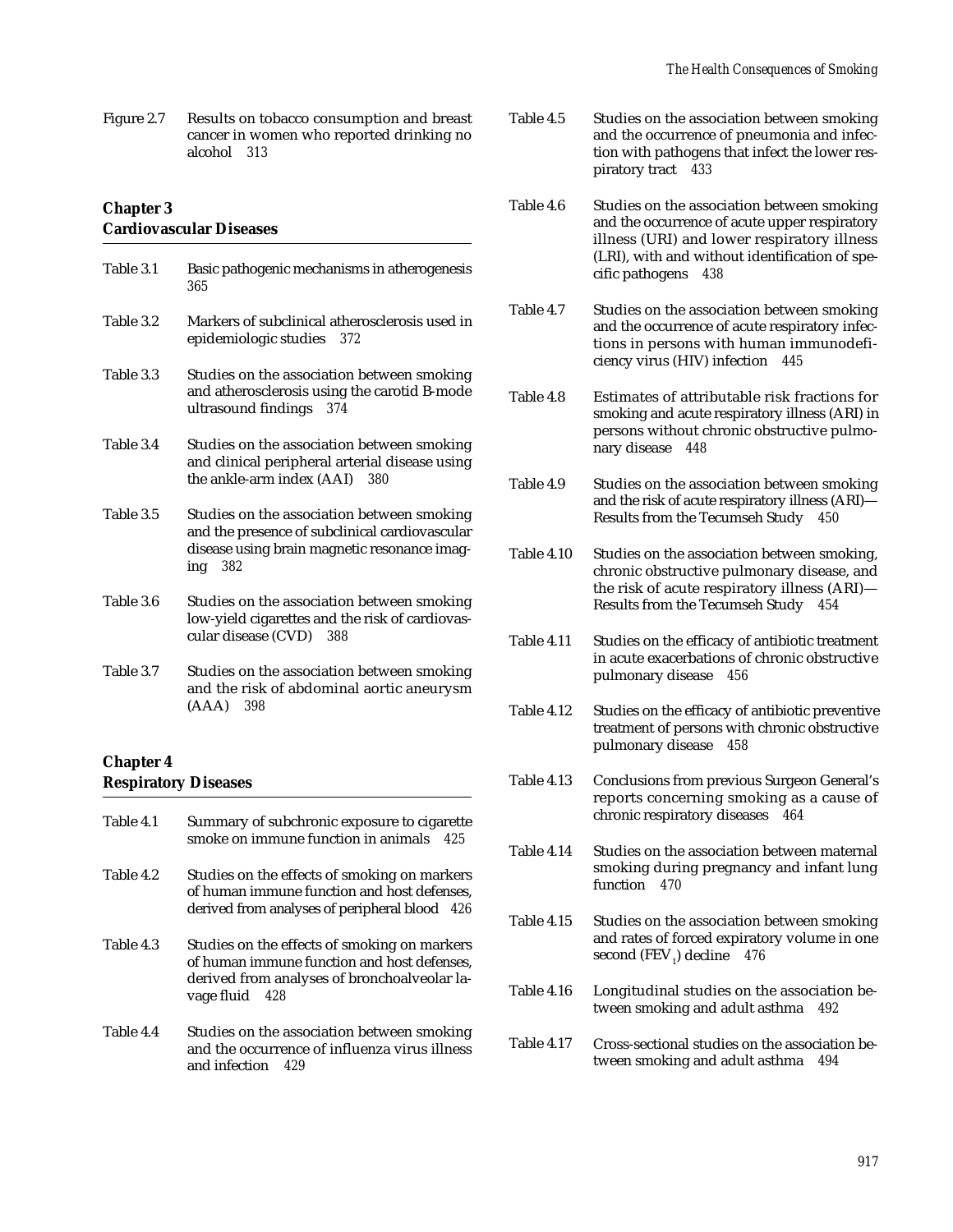#### *Surgeon General's Report*

- Table 4.18 Studies on the association between cigarette tar yields and chronic respiratory diseases *504*
- Figure 4.1 Theoretical curves depicting varying rates of decline of forced expiratory volume in one second (FEV<sub>1</sub>) 468
- Figure 4.2 Summary diagram of cigarette-related mechanisms of lung injury *472*
- Figure 4.3 Mean change and 95 percent confidence interval in forced expiratory volume in one second  $(FEV<sub>1</sub>)$  percent predicted from years 1–5 of the Lung Health Study for sustained quitters, intermittent quitters, and continuous smokers, by quintile of age *481*
- Figure 4.4 Mean change and 95 percent confidence interval in forced expiratory volume in one second (FEV<sub>1</sub>) percent predicted during year 1 of the Lung Health Study, for persons who quit smoking and for persons who continued to smoke during year 1, by quintile of the number of cigarettes smoked at baseline *483*
- Figure 4.5 The relationship between mean changes in forced expiratory volume in one second  $\rm (FEV_{_1})$ percent predicted to quintiles of mean changes in weight for each smoking category *484*
- Figure 4.6 Proportion (95 percent confidence interval) of participants reporting chronic cough at each annual follow-up visit, stratified by final smoking status *489*

## **Chapter 5 Reproductive Effects**

| Table 5.1 | Conclusions from previous Surgeon General's<br>reports concerning smoking as a cause of re-<br>productive effects 528 |
|-----------|-----------------------------------------------------------------------------------------------------------------------|
| Table 5.2 | Studies on the association between smoking<br>and sperm quality<br>- 536                                              |
| Table 5.3 | Studies on the association between smoking<br>and fertility in women $542$                                            |
| Table 5.4 | Studies on the association between maternal<br>smoking and ectopic pregnancy 552                                      |
| Table 5.5 | Studies on the association between maternal<br>smoking and spontaneous abortion<br>556                                |

- Table 5.6 Studies on the association between maternal smoking and placenta previa *558*
- Table 5.7 Studies on the association between maternal smoking and placental abruption *560*
- Table 5.8 Studies on the association between maternal smoking and preeclampsia *562*
- Table 5.9 Studies on the association between maternal smoking and premature rupture of membranes *564*
- Table 5.10 Studies on the association between maternal smoking, birth weight, and intrauterine growth retardation *566*
- Table 5.11 Studies on the association between maternal smoking and congenital malformations *578*
- Table 5.12 Studies on the association between maternal smoking and infant mortality *586*
- Table 5.13 Studies on the association between maternal smoking and cognitive development, behavioral problems, and growth in children *594*

# **Chapter 6**

## **Other Effects**

Table 6.1 Conclusions from previous Surgeon General's reports concerning smoking as a cause of diminished health status and respiratory morbidity *617*  Table 6.2 Studies on the association between smoking and oxidative injury *620*  Table 6.3 Studies on the association between current smoking and white blood cell counts *628*  Table 6.4 Studies on the association between former smoking and white blood cell counts *632*  Table 6.5 Studies on the percentage difference in white blood cell counts stratified by smoking patterns *634*  Table 6.6 Studies on the association between current smoking and absenteeism *638*  Table 6.7 Studies on the association between former smoking and absenteeism *648*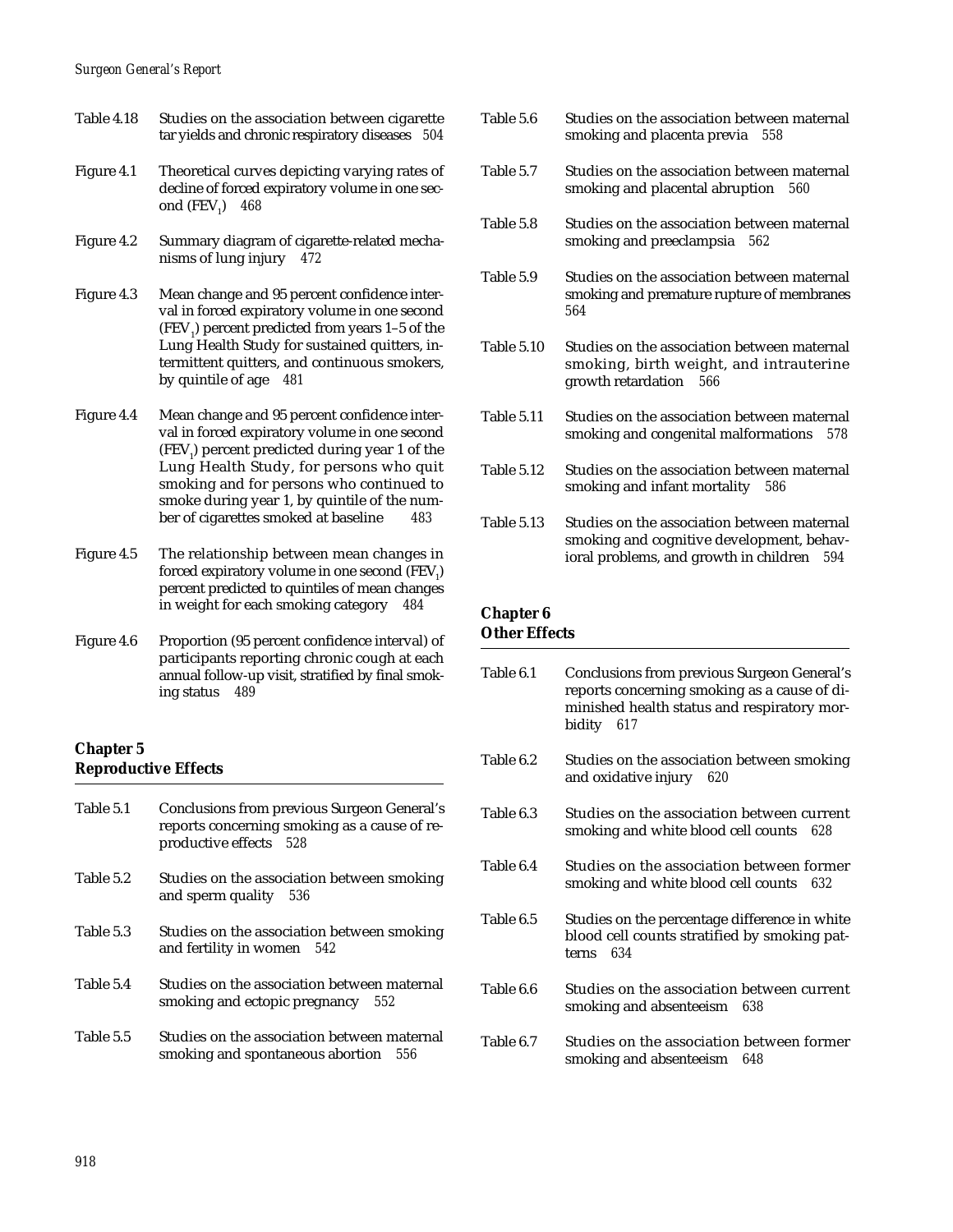| Table 6.8  | Studies on the association between current<br>smoking and medical service costs<br>654                                                                              |
|------------|---------------------------------------------------------------------------------------------------------------------------------------------------------------------|
| Table 6.9  | Studies on the association between the amount<br>smoked and medical service utilization rates<br>662                                                                |
| Table 6.10 | Studies on the association between former<br>smoking and medical services utilization costs<br>and rates<br>664                                                     |
| Table 6.11 | Studies on the association between smoking<br>and complications of surgery 670                                                                                      |
| Table 6.12 | Studies comparing the health status of smok-<br>ers and nonsmokers<br>678                                                                                           |
| Table 6.13 | Studies evaluating the dose-response relation-<br>ship between the number of cigarettes smoked<br>per day and health status<br>686                                  |
| Table 6.14 | Studies comparing the health status of former<br>smokers and nonsmokers<br>690                                                                                      |
| Table 6.15 | Cross-sectional studies on the association be-<br>tween smoking status and bone density in<br>women<br>700                                                          |
| Table 6.16 | Studies on the association between smoking<br>status and bone density in men and women<br>published since the 1997 meta-analysis by Law<br>and colleagues<br>706    |
| Table 6.17 | Cohort studies on the association between<br>smoking status and the risk of bone loss in men<br>and women<br>710                                                    |
| Table 6.18 | Studies on the association between smoking<br>and the risk of hip fractures in men and women<br>used in the 1997 meta-analysis by Law and<br>Hackshaw<br>720        |
| Table 6.19 | Studies on the association between smoking<br>and the risk of hip fractures in men and women<br>reported since the 1997 meta-analysis by Law<br>and Hackshaw<br>724 |
| Table 6.20 | Studies on the association between smoking<br>and the risk of fractures at sites other than the<br>728<br>hip in men and women                                      |
| Table 6.21 | Case-control studies on the association be-<br>tween smoking and periodontitis<br>740                                                                               |
| Table 6.22 | Cross-sectional studies on the association be-<br>tween smoking and periodontitis<br>742                                                                            |
|            |                                                                                                                                                                     |

| Table 6.23 | Cohort studies on the association between<br>smoking and periodontitis<br>760                                                                                                                                   |
|------------|-----------------------------------------------------------------------------------------------------------------------------------------------------------------------------------------------------------------|
| Table 6.24 | Cross-sectional and cohort studies on the as-<br>sociation between smoking and dental caries<br>763                                                                                                             |
| Table 6.25 | Cross-sectional studies on the association be-<br>tween smoking and the risk of erectile dysfunc-<br>tion (ED)<br>770                                                                                           |
| Table 6.26 | Experimental studies on the association be-<br>tween smoking and erectile dysfunction<br>775                                                                                                                    |
| Table 6.27 | Studies on the association between smoking<br>and cataracts<br>782                                                                                                                                              |
| Table 6.28 | Studies on the association between smoking<br>and age-related macular degeneration (AMD)<br>790                                                                                                                 |
| Table 6.29 | Studies on the association between smoking<br>and diabetic retinopathy (DR)<br>796                                                                                                                              |
| Table 6.30 | Studies on the association between smoking<br>and glaucoma<br>800                                                                                                                                               |
| Table 6.31 | Studies on the association between smoking<br>and Graves' ophthalmopathy 802                                                                                                                                    |
| Table 6.32 | Studies on the association between smoking<br>and peptic ulcer disease, allowing for<br>Helicobacter pylori (H. pylori) infection<br>808                                                                        |
| Table 6.33 | Studies on Helicobacter pylori (H. pylori) eradi-<br>cation rates among smokers and nonsmokers<br>814                                                                                                           |
| Figure 6.1 | A conceptual model for the relationship be-<br>tween cigarette smoking and diminished<br>health status<br>616                                                                                                   |
| Figure 6.2 | Differences (95% confidence intervals), as a<br>proportion of 1 standard deviation (SD), in<br>bone mineral density between female smok-<br>ers and nonsmokers according to age and<br>715<br>menopausal status |
| Figure 6.3 | Relative risk (95% confidence intervals) of hip<br>fracture in smokers compared with nonsmok-<br>ers in postmenopausal women according to<br>717<br>age                                                         |